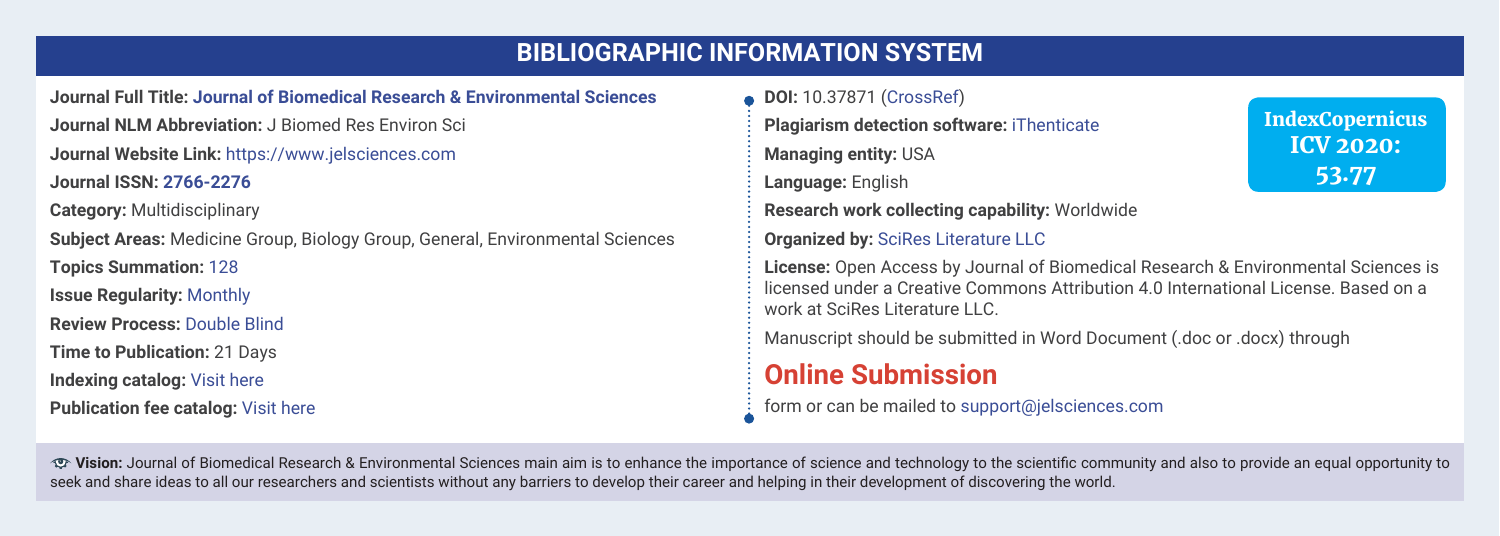

# **BIOMEDICAL RESEARCH**<br>15501: 2766-2276 <sub>S</sub>environmental sciences

#### **CASE SERIES**

# **Combined Sinus Grafting and Lateral Augmentation by a Hyaluronic Acid-Facilitated Guided Bone Regeneration Protocol – Case Series Supported by Human Histologic Analysis**

## **Anton Friedmann1 \* and Werner Goetz2**

1 Department of Periodontology, School of Dentistry, Faculty of Health, Witten/Herdecke University, Germany 2 Department for Orthodontics, Friedrich-Wilhelm-University Bonn, Germany

## **ABSTRACT**

Guided Bone Regeneration (GBR) is a well-established procedure for the regeneration of alveolar bone defects. In the case of highly complex defect situations, however, inconsistent treatment results are often achieved. Hyaluronic Acid (HA) fulfills several relevant preliminary success criteria for improved regenerative treatment outcomes in complex defects: HA supports the creation of a toxin-free wound area, HA improves wound space stabilization, accelerates wound healing and supports regenerative processes crucial for bone regeneration. The novelty in the reported cases is the use of porcine derived bone substitute particulate hydrated with a cross-linked hyaluronic acid for simultaneous sinus grafting and lateral/vertical ridge augmentation in combination with a ribose cross-linked collagen membrane. The approval of the feasibility is provided with the clinical and histological observations. Three consecutive cases received the abovementioned material combination for staged sinus floor elevation and additional augmentation procedure by one operator according to a standardized protocol. All three sites constantly demonstrate superior clinical outcomes in terms of radiographically impressive tissue enhancement and implant function. The clinical outcomes are supported by qualitative histological analysis reflecting great similarity between samples regarding the observed process of new bone formation and bone substitute behavior. The specific staining allows for detection of osteoclastic activity and indicates the tendency of the particulate bone substitute to degrade over time once integrated.

# **INTRODUCTION**

The lateral window approach introduced by Tatum 1986 allows for accessing the sinus cavity in atrophic maxillae with significantly reduced subantral amount of alveolar bone [1]. The bone formation within the sinus cavity occurs once the Schneiderian membrane separated from the bone surface is sufficiently retained in a position caudally to the eye socket creating room for blood clot formation [2]. Numerous xenogenic or synthetic bone substitutes, autogenous bone or allografts are considered suitable for grafting the sinus, sufficient cranial fixation of the Schneiderian membrane and support of new bone formation within the cavity [2- 5]. With the Guided Bone Regeneration (GBR) an established regenerative procedure is available for the long-term function of osseointegrated dental implants [6-10]. The use of bone substitutes is also considered effective in creating and maintaining space within the defect providing the membrane with the mechanical support

#### **\*Corresponding author**

**Anton Friedmann,** Department of Periodontology, School of Dentistry, Faculty of Health, Witten/Herdecke University, Germany

**Tel:** +49-230-292-6655 **E-mail:** anton.friedmann@uni-wh.de

**DOI:** 10.37871/jbres1401

**Submitted:** 06 January 2022

**Accepted:** 17 January 2022

**Published:** 18 January 2022

**Copyright:** © 2022 Friedmann A, et al. Distributed under Creative Commons CC-BY 4.0 @  **OPEN ACCESS** 

#### **Keywords**

- Guided Bone Regeneration (GBR)
- Guided Tissue Regeneration (GTR)
	- Hyaluronic Acid (HA)
- Wound healing
- Wound complication
- > Sinus Floor Elevation (SFE)
- $\triangleright$  Bone substitute
- $\triangleright$  Crosslinked collagen membrane
- Biologics
- $\triangleright$  Human histology
- Sticky bone



**How to cite this article:** Friedmann A, Goetz W. Combined Sinus Grafting and Lateral Augmentation by a Hyaluronic Acid-Facilitated Guided Bone Regeneration Protocol – Case Series Supported by Human Histologic Analysis. J Biomed Res Environ Sci. 2022 Jan 18; 3(1): 065-073. doi: 10.37871/jbres1401, Article ID: JBRES1401, Available at: https://www.jelsciences.com/articles/jbres1401.pdf

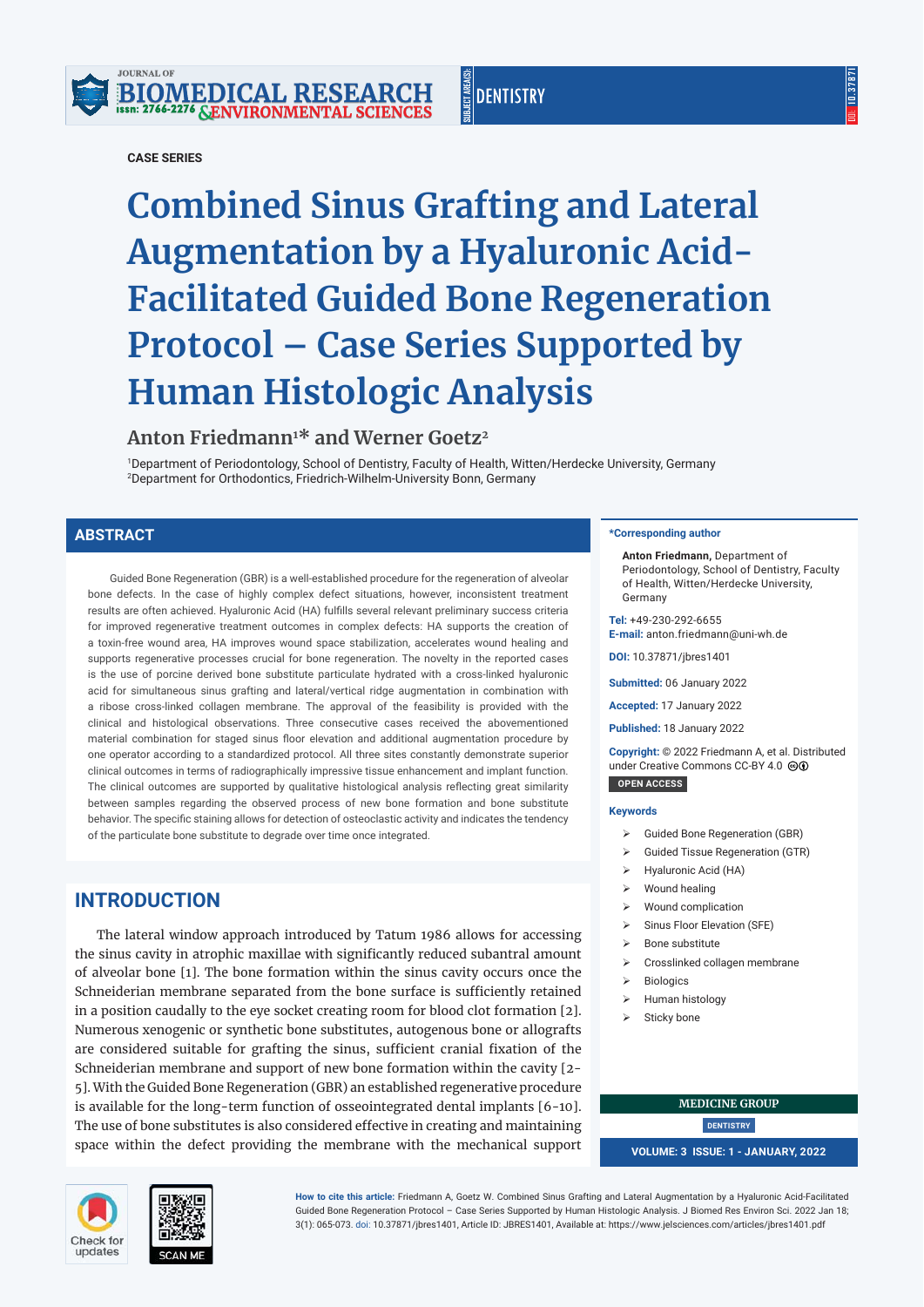and stabilizing the blood clot in the wound area. As in the GBR, the use of membrane for cover the lateral window is shown to mechanically stabilize the bone graft within the sinus cavity [11]. Thus, the combination of a slowly resorbing Deproteinized Bovine Bone Mineral (DBBM) with a Native Collagen Membrane (NCM), disclosed good clinical success within small standard defects [7]. In rather complex situations, patient outcomes are inconsistent [12]. The amount of newly formed bone obtained after the external sinus lift required for sufficient implant retention and later function remains a matter of debates. An extended healing period is required, when bone substitute materials are in use alone for grafting [5]. Tarnow, et al. [13] histologically monitored the bone formation within sinus cavities grafted with or without a membrane cover in a case series. Furthermore, the protease enzyme activity may harm the regenerative process, since tissues may not be completely mature in the beginning of healing if a soft tissue complication occurs [14].

The adjunct use of so-called "Biologics" recently has aroused increasing interest in attempt to increase the predictability of augmentation procedures. One metaanalysis figures out that the combination of bovine particulate xenograft with a blood centrifugate applied for sinus grafting results in constantly higher amount of newly generated bone compared to other grafting alternatives (Trimmel, et al. [15]). The current hyaluronic acid derivatives feature regenerative properties that can improve the augmentative outcome and may represent a new biologic option for bone regeneration.

Hyaluronic Acid (HA) is an important natural component of the extracellular matrix and is detected almost ubiquitously in the tissues of a mammalian organisms, e.g. in the skin, joints, eyes and in most other organs and tissues including periodontium [15].

Thanks to its biocompatibility and completely absent immunogenicity, as well as its biodegradability and its involvement in numerous biological processes such as tissue healing, HA has been recognized and extensively investigated as a potent biomaterial for various clinical applications in recent decades [17,18]. Moreover, several studies showed bacteriostatic [19,20] fungostatic [21] antiinflammatory [22] anti-edematous [23] osteoinductive [20,24-26] and proangiogenetic [27] activities of HA.

Natural HA features the highest regenerative potential but shows a fast degradation profile in vivo. Crosslinked HA is manufactured from natural HA following well-established technologies. With an increasing crosslinking rate, the degradation pattern extends for up to several months or even years. Concomitantly HA becomes increasingly inert by losing its physiological properties. Slightly crosslinked derivatives featuring longer resorption profiles of several weeks are adjunctively used in bone augmentation or

periodontal regeneration (HYADENT BG, REGEDENT GmbH, Germany).

Several factors are crucial for successful regeneration of alveolar ridge defects at the local level [28]:

- 1. Creation of a toxin-free wound area
- 2. Wound stabilization / undisturbed coagulum formation
- 3. Uneventful primary wound healing
- 4. Space maintenance to ensure bone regeneration

#### **Effects in angiogenesis & wound healing**

The results of a recently published meta-analysis clearly showed that unexposed areas resulted in a significantly higher bone gain than areas with and after wound dehiscence, both with one-step and with two-step augmentation procedures [29]. Thus, there is a need for techniques and materials to improve wound stability and accelerate the healing.

In animal studies, HA also showed promising results for the healing of connective tissue [30,31] and facilitated reepithelialization, ensured good elasticity of the connective tissue and increased microvascular density when used surgically in skin wounds. The additional application of HA accelerates the early neoangiogenesis and significantly reduces the healing time [32]. This property has some clinical relevance. The use of HA on human skin wounds and skin ulcers led to faster wound healing compared to controls, both for intraoral [33,34] and extraoral wounds, respectively [35,36].

#### **Wound area protection**

Due to strong hygroscopic properties (1 g HA absorbs up to  $6$  l water) [37] HA binds immediately the blood flooding the wound, which accelerates the coagulum formation and immediately stabilizes the wound area. The abovementioned bacteriostatic effect on pathogens [19,20], means that intraoperative use of HA can reduce bacterial contamination of the surgical wound space and reduce the risk of postoperative infections.

#### **Bone graft stabilization**

Particularly during wound closure and during the early healing phase, compressive pressure at the augmented site can lead to a membrane collapse and to a partial displacement of graft material [38,39]. Therefore, the risk of connective tissue ingrowth into the grafted area instead of successful bone regeneration is increased [40,41].

Mixing particulate bone graft with APCs results in a stable bone putty ("sticky bone"). This increases the initial mechanical stability of the bone graft and facilitates the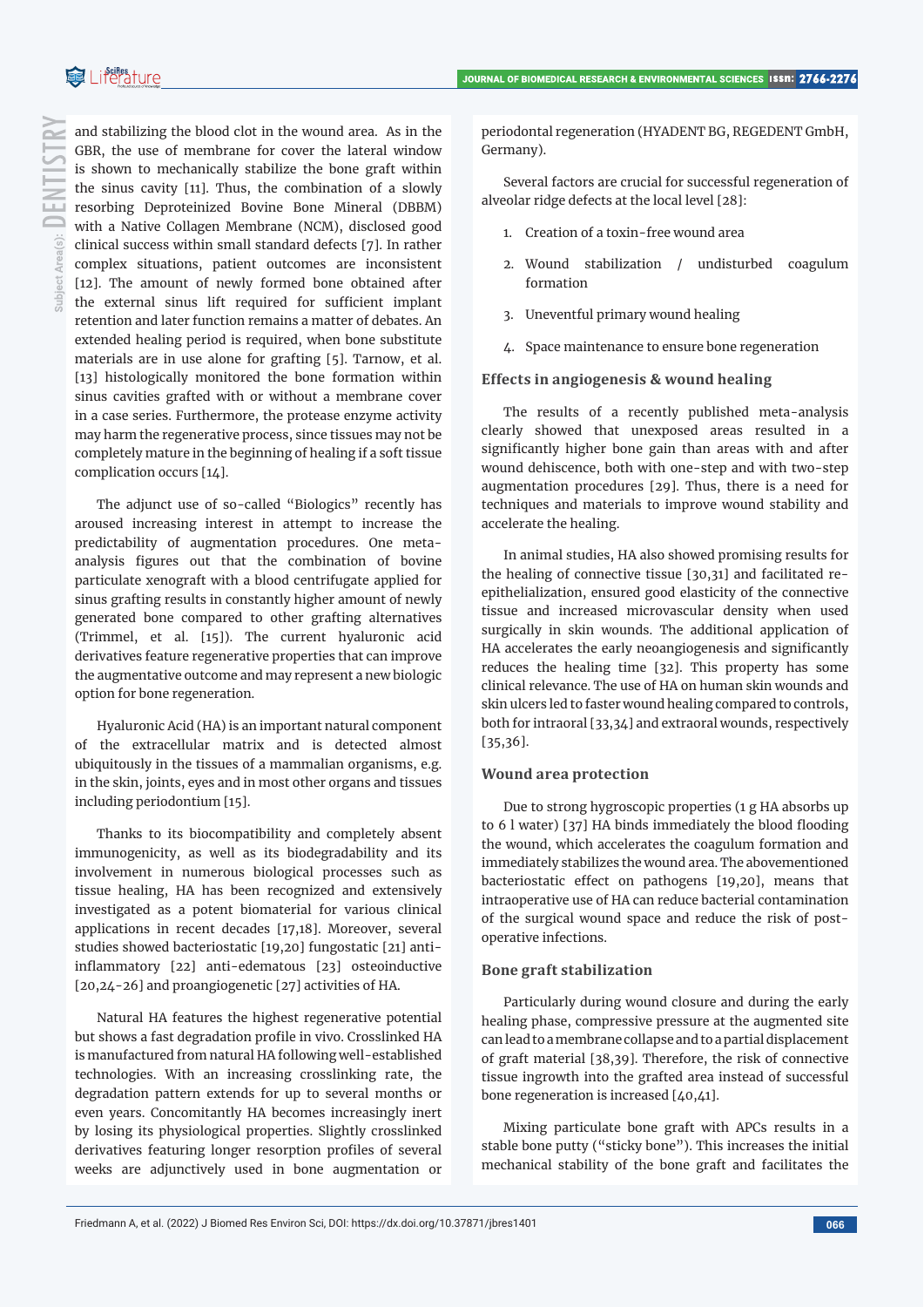application procedure. Thanks to pasty consistency, HA also significantly improves the stability of particulate bone substitute material by forming "sticky bone", comparable to that obtained with APCs.

### **Support of bone regeneration by HA**

HA favors cell attachment & proliferation of various relevant cell types (fibroblasts, osteoblasts, etc.)  $[42, 43]$ . Based on the promising in vitro data for HA towards the stimulation of osteoblasts [17,44,45] several in vivo studies have been carried out to evaluate the regenerative potential of HA on bone regeneration.

Several animal experiments impressively showed that HA significantly accelerated the bone healing process after tooth extraction, particularly during the critical initial phase [26,46]. A clinical study corroborated this result. Additional application of HA into extraction sockets resulted in a significantly higher percentage of newly formed bone than the blood clot did alone [47].

In an external sinus lift study, Synthetic Tricalcium Phosphate (TCP) applied with HA showed significantly more new bone formation, less residual bone graft material and a higher volume stability of the augmented area than the TCP use alone [48].

# **MATERIALS AND METHODS**

The three patients are periodontitis patients regularly visiting the SPT program at the Department of Periodontology, Witten/Herdecke University, Germany. The history of progredient Furcation Involvement (FI) ranging for the maxillary molars from grade 2 to grade 3 and subclass B to C was the rationale behind the tooth loss, occurred either in the past or during the maintenance phase. All edentulous posterior maxillae characterized by significantly diminished height of the bone ridge with residual 1 to 3 mm of bone in subantral dimension. The treatment strategy followed the concept of staged approach using lateral window technique for the Sinus Floor Elevation (SFE) and biomaterials for grafting the sinuses. The choice of grafting materials was identical for the cases reported. All three patients received the TL implants (SP TL Straumann implant, Straumann group, Germany) at the second stage 6 to 8 months after SFE. This strategy allowed for core biopsy retrieval at osteotomy, all participating patients donated the core biopsies for laboratory processing. The Ethic Committee of Witten/ Herdecke University approved the tissue retrieval (188/2015) and signed consents were obtained.

All transmucosally placed implants integrated without complications and were loaded by screw retained zirconia crowns. Meanwhile all implants in the reported cases are functioning for  $\geq$  12 months without any signs for biological or technical complications.

The bone substitute was a deproteinized porcine bone mineral (DPBM, SMARTGRAFT, REGEDENT, GERMANY) mixed with xHyA, the cross-linked hyaluronic acid (HYADENT BG, REGEDENT, GERMANY). Applied as "sticky bone" it served for sinus grafting and additionally for lateral and/or vertical augmentation. For achieving appropriate barrier function, a Ribose cross-linked collagen membrane (OSSIX® PLUS, REGEDENT, GERMANY) covered on top of the grafted area to seclude the newly created volume from nonossifying cells of the soft tissue.

The osteotomies followed the full-thickness flap reflection exposing the newly formed crest of the alveolar ridge and macroscopic considering the amount of mineralized tissue as suitable for implant placement. The retrieved samples were fixated with formalin and processed in paraffin after decalcification. Serial sections were generally stained with H.E., trichrome staining; furthermore, the osteoclast activity was evaluated by TRAP reaction and PAS staining disclosed the process of ossification.

Three triplicates of radiographs document the baseline level of the residual subantral bone in comparison to the level achieved by GBR/sinus lifting and to the new crestal bone level displayed at loaded implants for all three cases (Figure 1).

The formalin fixated tissue samples were forwarded to the lab facility at University of Bonn, Germany. The decalcifying and paraffin embedding followed the sequential dehydration and serial sections were obtained for each sample. A recognized oral biologist released the qualitative microscopic analysis (W.G.).

The microscopic observations revealed newly appositionally formed trabecular bone at the residues of bone substitute in all specimens without exception. The trichrome staining disclosed osteoid formation and the TRAP reaction clearly highlighted the activity of osteoclasts in intimate contact with the residual particulate graft material. All microscopic images are apparently free of inflammatory infiltrate or unspecific multinuclear giant cells.

# **CASE DESCRIPTION**

The illustrated case depicts the universal utility of the HA in supporting hard tissue formation. The challenge in this case was the severe loss in crestal bone height after extraction of the two molars, which caused reduction in subantral bone but also a vertical ridge deficiency (Figure 2). Part of the treatment plan was to perform vertical augmentation parallel to lateral window sinus grafting and lateral augmentation using one and the same material combination (Figures 3,4). The sticky bone was prepared on the tray by hydrating the DPBM particulate with xHyA (SMARTGRAFT and HYADENT BG, REGEDENT, GERMANY). Once grafting in both areas completed, the ribose crosslinked collagen membrane was trimmed and positioned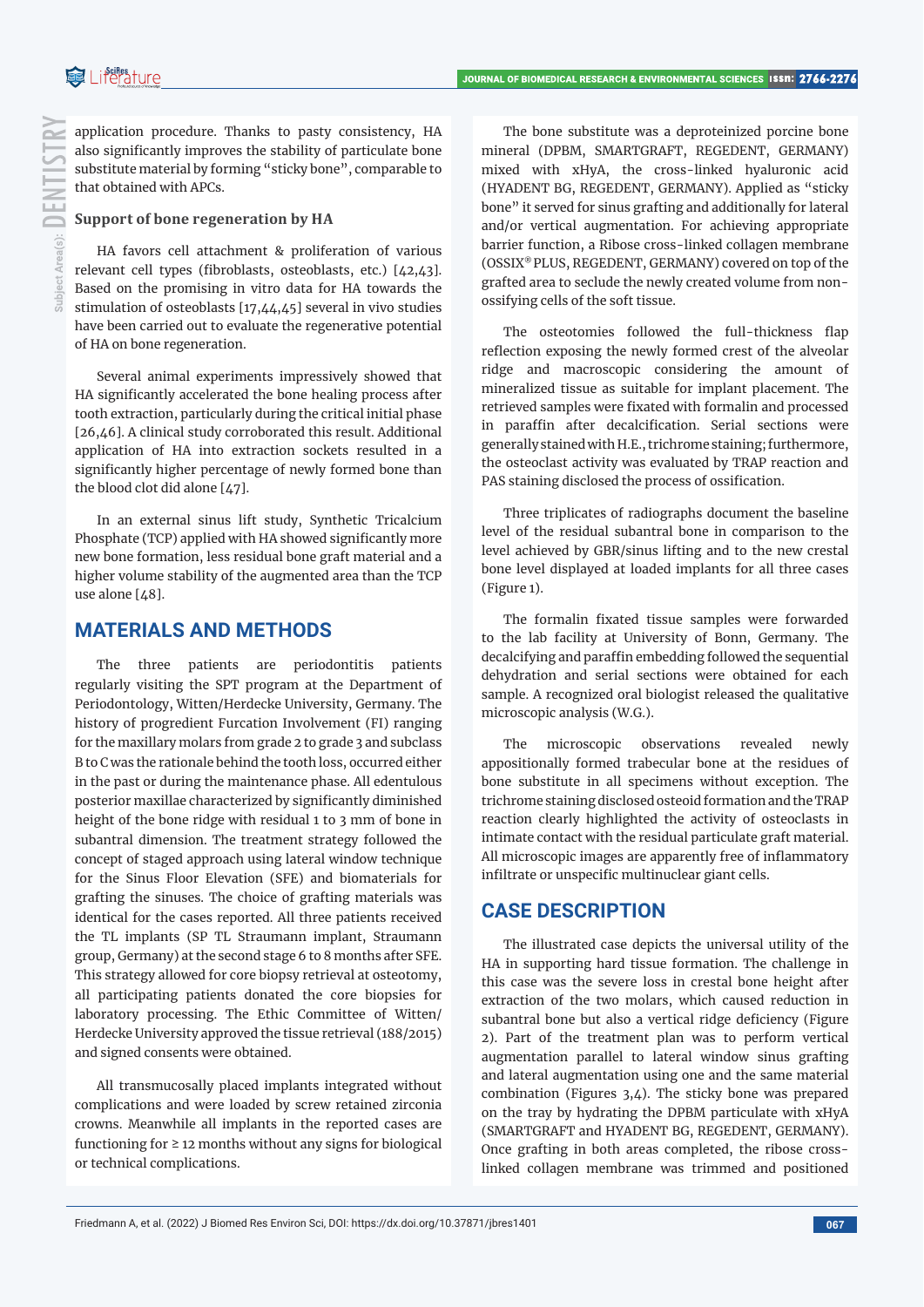

Subject Area(s):  $\mathsf{DENTISTRY}$ 



**Figure 1** Triplicates of periapical x-rays at baseline, 6 months after SFE & 12 months after loading.



**Figure 2** X-Ray at baseline: Residual subantral bone ≤ 2 mm.



Figure 3 Situation after flap elevation and preparation of the lateral window.

for cover the total area across the ridge (OSSIX® PLUS, REGEDENT, GERMANY, Figure 5). The membrane edges overlapped the defect extension for 2-3 mm thus achieving the stabilization effect without any additional fixation. Following the CAF principle, the tensionless suture closely adapted the flap tissue margins and achieved complete closure of the site (Figure 6). The healing was uneventful, the sutures were removed after 7 days (Figures 7,8), and the implant placement was scheduled 7 months later.

## **RESULTS**

The control x-ray obtained before implant placement displays two vertically augmented areas (Figure 9 arrows), one beneath and one crestal to the residual subantral native bone (Figure 9). The newly formed alveolar crest (Figure 10) exposed by a midcrestal incision impressed with the new dimension in width and displayed residual portion of the CLCM material well attached to the underlying mineralized



Figure 4 Situation after filling the sinus cavity and lateral augmentation.



**Figure 5** Situation after additional vertical augmentation and membrane placement.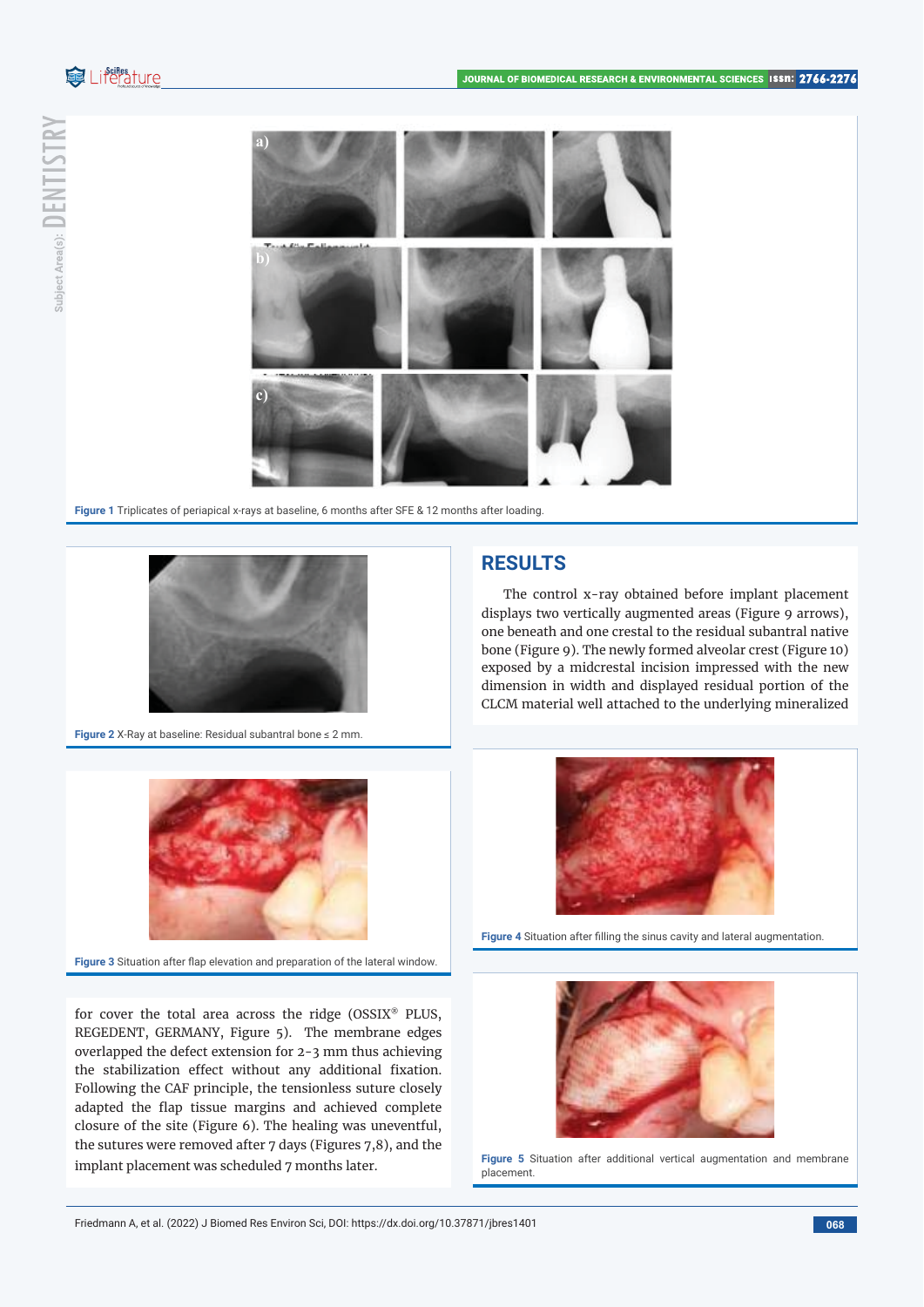



Figure 6 Tension-free wound closure by coronally repositioned flap tissue.



**Figure 7** Suture removal 7 days post-OP.



**Figure 8** Uneventful primary soft tissue closure displayed after suture removal.



**Figure 9** Periapical X-Ray 8 months post-OP discloses defect resolution of the sinus are and a significant vertical bone gain.

tissue layer (Figure 11). The core biopsy (Figure 12) retrieved by a hollow cylinder bur revealed clinically suitable grade of mineralization for placement of an WNI TL implant (WNI, SP TL, 10 mm; Straumann Group, Germany) which was inserted supplied with the gingiva former for transmucosal integration (Figure 13). The amount of keratinized mucosa

was sufficient to keep up with the rule of a 2 mm zone of keratinized tissue around the implant neck circumferentially. The implant integrated within 8 weeks and a screw retained full zirconia crown was inserted.

The core biopsy broke apart into two pieces at removing it from the trephine, apparently separating the supracrestal from the subcrestal core portion (Figures 14-17). Both



**Figure 10** Clinical impression 7 months post-OP.



**Figure 11** Optimally restored alveolar ridge.



**Figure 12** Situation after implant placement and gingiva former installation.



**Figure 13** X-Ray after implant placement.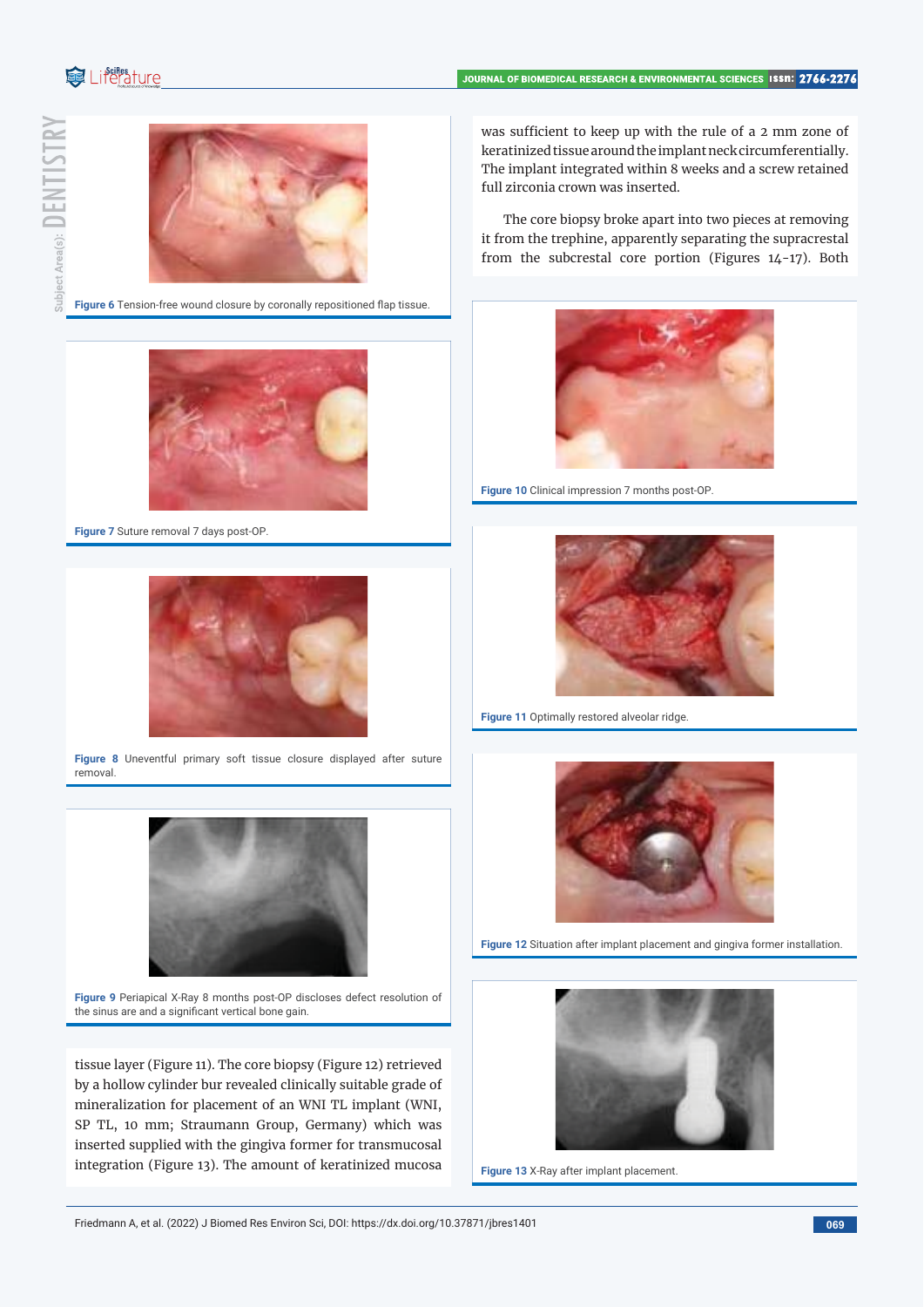Subject Area(s):  $\mathsf{D}\text{-}\mathsf{H}\mathsf{N}$   $\mathsf{T}\mathsf{I}\mathsf{S}\mathsf{T}\mathsf{R}\mathsf{V}$ 



**Figure 14** Retrieved bone core for histological examination.



**Figure 15** Situation 8 weeks after implantation.



**Figure 16** Final reconstruction with screw-retained zirconia crown inserted.

portions, however, displayed newly formed woven bone intimately embedding the residues of particulate graft material (Figure 18). The appositional bone formation revealed by the PAS staining of osteoid activity appeared ubiquitously in all regions of the specimen (Figure 19). Although disrupted into two parts, both display residual subantral bone retained almost in the middle of the core. Besides, the fragments of native bone detected on one side in total length of the core represent the mesial border of the augmented zone. The subsequent degradation of the particulate residues is indicated by the positive TRAP

reaction, which specifically highlights the osteoclast activity at the DPBM remnants (Figure 20).

 The second displayed core biopsy was obtained from another case 7 months after a sinus grafting procedure, which strictly followed the same treatment protocol and



**Figure 17** X-Ray after loading the implant 7 months post-OP



**Figure 18** Reconstructed H.E. stained image from both biopsy parts with the native bone on the left and new bone formation in the lower, supracrestal portion and the upper, portion from the grafted sinus area.



**Figure 19** Tri-chrome stained fragment shows the osteoid activity at several regions of the specimen.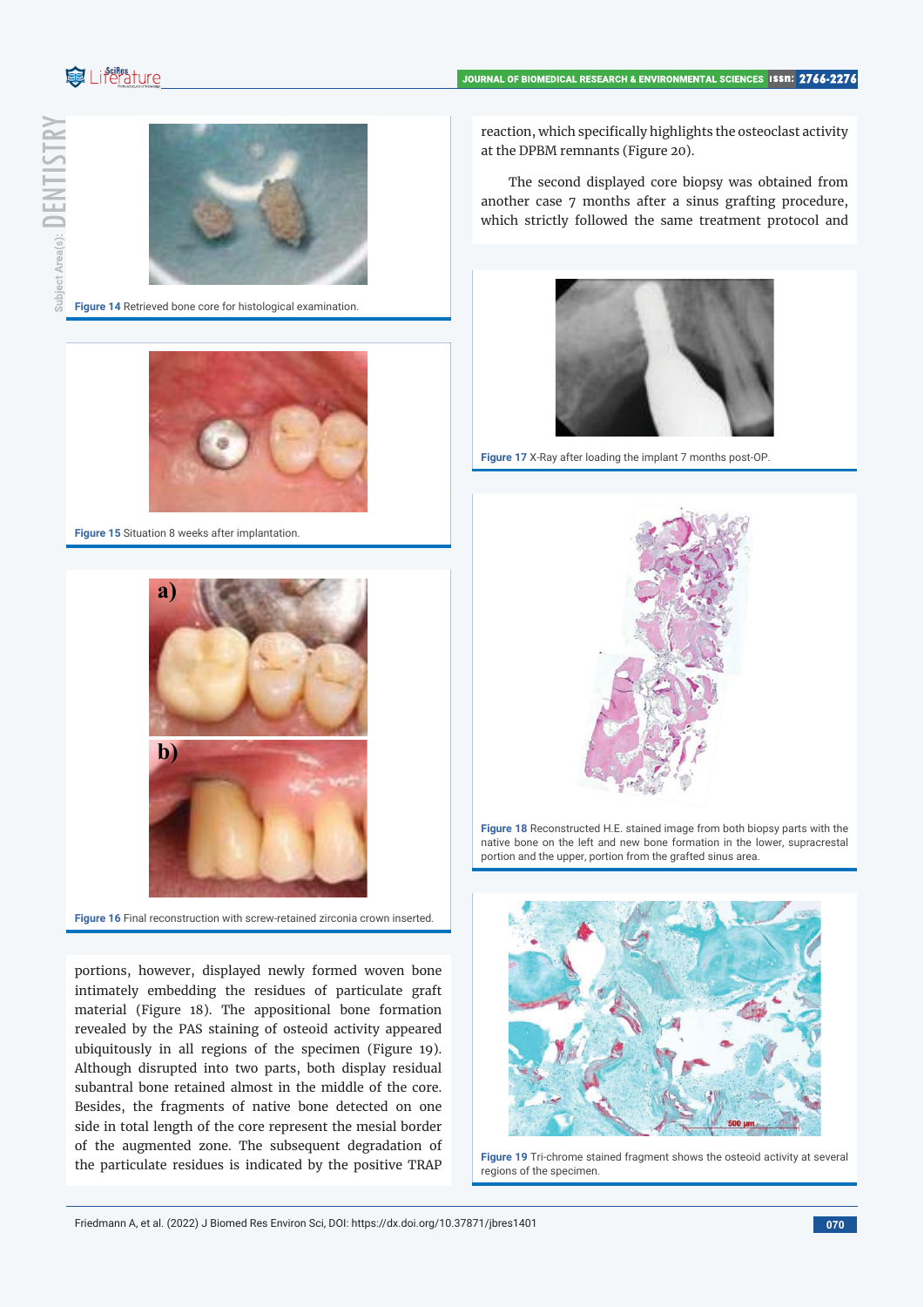

**Figure 20** TRAP reaction shows some active osteoclasts at the residues of the bone graft.



**Figure 21** Reconstruction of the microscopic image from another core biopsy retrieved at implant placement 7 months post SFE/lateral augmentation.

used exactly same biomaterials (Figure 21). The histological findings in this case are closely repeating already reported observations. Surprisingly, besides the similar structures these specimens reveal the presence of residual xHyA encapsulated by appositionally grown bone and appear randomly distributed over the total area of the sample (Figure 22 - "H"). The TRAP reaction does not identify any osteoclasts spatially related to the xHyA-filled areas. The TRAP reaction reveals, however, numerous osteoclasts at the residual particles of the bone substitute.

## **DISCUSSION**

This short case series presents the clinical and histological outcome of sinus floor elevation concomitantly combined either with a lateral or vertical augmentation. While several biomaterials are considered suitable for grafting the sinus cavity [49], the use of particulate bone substitute especially for vertical augmentation of edentulous alveolar ridge



**Figure 22** Newly formed spongeous bone, Smartgraft residues (S), xHyA residues (H), sinusoids (stars), H.E.-staining, x10.

without reinforced membrane is critical due to lack of graft stability [50].

To overcome this limitation, we used "sticky bone" which was prepared by hydrating DPBM with xHyA. Thus, implementing bidirectional function, the improved stability of the graft itself and facilitated adhesion at the treated site was achieved. Recent publications confirm the stimulating effect of xHvA molecules on cells of mesenchymal origin promoting osteoblast differentiation and accelerating the matrix formation for mineralization process [45]. Moreover, xHyA exerts numerous positive factors on the soft tissues [32-35]. Therefore, the combination of xHyA as an active biologic applied together with a DPBM represents a novel approach in reconstructive treatment of bone defects. The human histological analysis supports the positive clinical experience by disclosing new appositional bone formation as at the residual bone substitute as at residual xHyA areas which appear vacuole-like embedded in the new tissues. The specific TRAP reaction identifies the osteoclastic activities at the residues of the bone substitute indicating the degradability of the porcine derived particulate. A recent clinical study performs volumetric and qualitative analyses of grafted sinus cavities using the CBCT based approach [51]. The bone substitute used in this study was a bonealbumin impregnated allograft. The authors compare the outcome from the μCT analysis of the core biopsies retrieved at implant placement to the CBCT data. According to the data from an animal study [52] the radiographically based analysis alone should be treated with caution once xenograft particulate material is the substitute of choice.

Besides the sophisticated bone graft combination, one more factor accounts for the treatment success of our modified GBR protocol in lateral and vertical augmentation. The use of a slow-resorbing ribose crosslinked collagen membrane instead of a fast-resorbing conventional native collagen membrane may additionally promote the integration of the substitute into newly formed bone. A recent animal study confirms the impact of membrane longevity towards new bone formation in lateral augmentation of chronic bone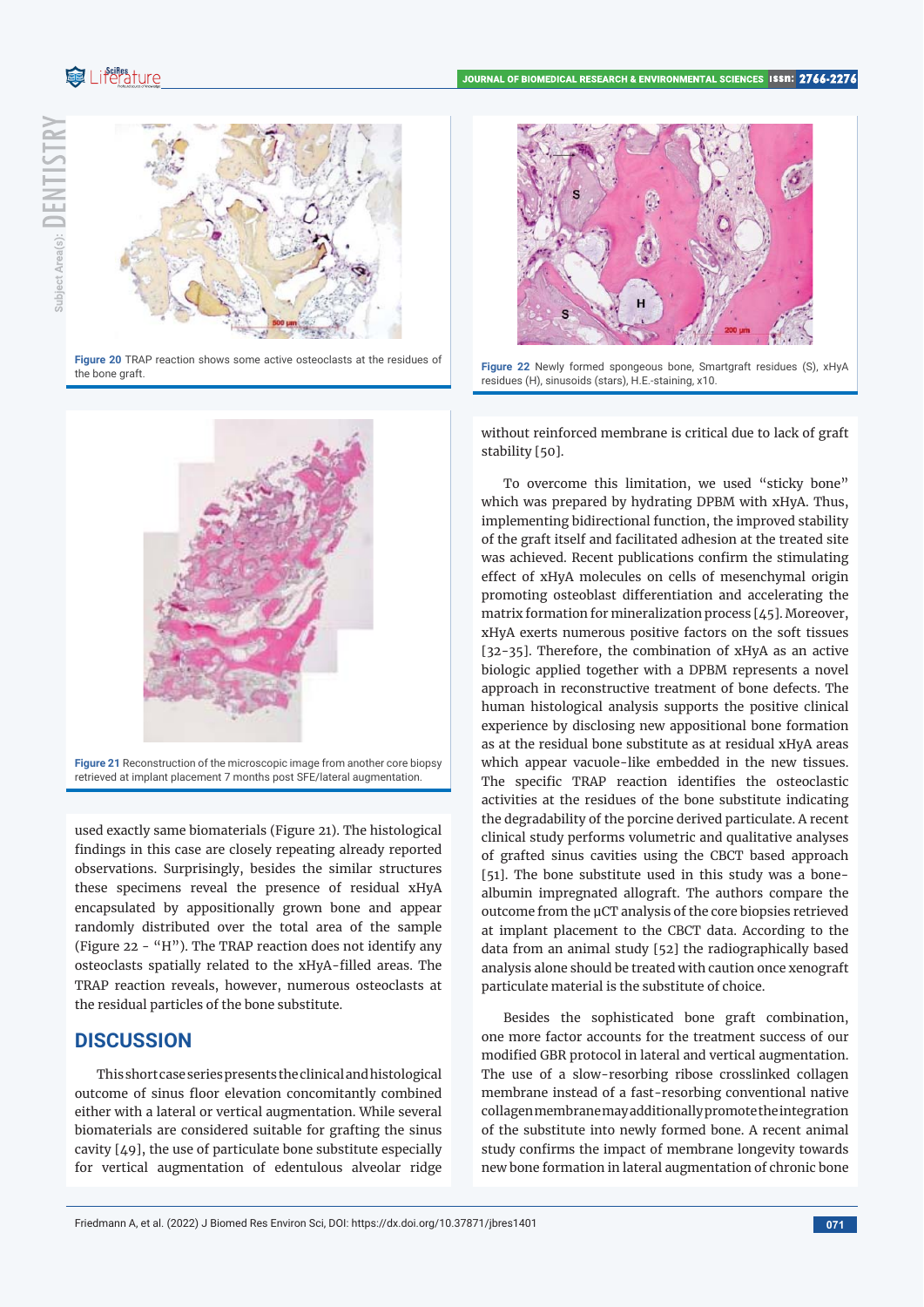defects. The ribose cross-linked collagen membrane served as a sufficient barrier between the augmented site and the soft tissue, characterized by promoting significantly more new bone formation and less residual graft particles compared to a native collagen membrane, even without additional fixation at surgery  $[52]$ . A higher number of treated patients is required to substantiate these observations.

# **CONCLUSION**

Within the limits of this short case series, we conclude that the adjunct use of Hyaluronic Acid (xHyA) in GBR and sinus grafting protocols support the creation of a pathogenfree wound area, improves wound space stabilization, accelerates wound healing and supports regenerative processes for bone regeneration. This potentially results in an accelerated process for new bone/tissue formation accompanied by a higher turnover-rate of substitute material. Therefore, the proposed biomaterial combination presents apparently symbiotic qualities and fulfills several pre-success criteria crucial for facilitating superior regenerative outcome particularly in complex defects.

## **ACKNOWLEDGMENT**

The authors are grateful to Mrs. I. Bay-Müller (Univ. of Bonn) for the technical support in processing the specimens.

## **AUTHOR'S CONTRIBUTION**

A.F. case handling, writing the manuscript; W.G. handling of the samples, qualitative microscopy, proofreading the manuscript

#### **REFERENCES**

- 1. Tatum H Jr. Maxillary and sinus implant reconstructions. Dent Clin North Am. 1986 Apr;30(2):207-29. PMID: 3516738.
- Schweikert M, Botticelli D, de Oliveira JA, Scala A, Salata LA, Lang NP. Use of a titanium device in lateral sinus floor elevation: an experimental study in monkeys. Clin Oral Implants Res. 2012 Jan;23(1):100-5. doi: 10.1111/j.1600-0501.2011.02200.x. Epub 2011 Apr 25. PMID: 21518009.
- 3. Chiapasco M, Zaniboni M. Methods to treat the edentulous posterior maxilla: implants with sinus grafting. J Oral Maxillofac Surg. 2009 Apr;67(4):867-71. doi: 10.1016/j. joms.2008.11.023. PMID: 19304048.
- 4. Handschel J, Simonowska M, Naujoks C, Depprich RA, Ommerborn MA, Meyer U, Kübler NR. A histomorphometric meta-analysis of sinus elevation with various grafting materials. Head Face Med. 2009 Jun 11;5:12. doi: 10.1186/1746-160X-5-12. PMID: 19519903; PMCID: PMC2700082.
- 5. Jensen SS, Terheyden H. Bone augmentation procedures in localized defects in the alveolar ridge: clinical results with different bone grafts and bone-substitute materials. Int J Oral Maxillofac Implants. 2009;24 Suppl:218-36. PMID: 19885447.
- Aghaloo TL, Moy PK. Which hard tissue augmentation techniques are the most successful in furnishing bony support for implant placement? Int J Oral Maxillofac Implants. 2007;22 Suppl:49-70. Erratum in: Int J Oral Maxillofac Implants. 2008 Jan-Feb;23(1):56. PMID: 18437791.
- 7. Benic GI, Hämmerle CH. Horizontal bone augmentation by means of guided bone regeneration. Periodontol 2000. 2014 Oct;66(1):13-40. doi: 10.1111/prd.12039. PMID: 25123759.
- 8. Dahlin C, Andersson L, Linde A. Bone augmentation at fenestrated implants by an osteopromotive membrane technique. A controlled clinical study. Clin Oral Implants Res. 1991 Oct-Dec;2(4):159-65. doi: 10.1034/j.1600-0501.1991.020401.x. PMID: 8597617.
- 9. Esposito M, Grusovin MG, Coulthard P, Worthington HV. The efficacy of various bone augmentation procedures for dental implants: a Cochrane systematic review of randomized controlled clinical trials. Int J Oral Maxillofac Implants. 2006 Sep-Oct;21(5):696-710. PMID: 17066630.
- 10. Hämmerle CH, Jung RE, Feloutzis A. A systematic review of the survival of implants in bone sites augmented with barrier membranes (guided bone regeneration) in partially edentulous patients. J Clin Periodontol. 2002;29 Suppl 3:226-31; discussion 232-3. doi: 10.1034/j.1600-051x.29.s3.14.x. PMID: 12787222.
- 11. Ohayon L, Taschieri S, Friedmann A, Del Fabbro M. Bone Graft Displacement After Maxillary Sinus Floor Augmentation With or Without Covering Barrier Membrane: A Retrospective Computed Tomographic Image Evaluation. Int J Oral Maxillofac Implants. 2019 May/June;34(3):681–691. doi: 10.11607/jomi.6940. Epub 2018 Dec 5. PMID: 30521657.
- 12. Bashutski JD, Wang HL. Biologic Agents to Promote Periodontal Regeneration and Bone Augmentation. Clin Adv Periodontics. 2011 Aug;1(2):80-87. doi: 10.1902/ cap.2011.110044. PMID: 32698555.
- 13. Tarnow DP, Wallace SS, Froum SJ, Rohrer MD, Cho SC. Histologic and clinical comparison of bilateral sinus floor elevations with and without barrier membrane placement in 12 patients: Part 3 of an ongoing prospective study. Int J Periodontics Restorative Dent. 2000 Apr;20(2):117-25. PMID: 11203554.
- 14. Grosso LT, Iha DK, Niu J, Wakabayashi RC, Johnson PW. Protease profiles of cells isolated from regenerative membranes are associated with clinical outcomes. J Periodontol. 1997 Sep;68(9):809-18. doi: 10.1902/jop.1997.68.9.809. PMID: 9379323.
- 15. Trimmel B, Gede N, Hegyi P, Szakács Z, Mezey GA, Varga E, Kivovics M, Hanák L, Rumbus Z, Szabó G. Relative performance of various biomaterials used for maxillary sinus augmentation: A Bayesian network meta-analysis. Clin Oral Implants Res. 2021 Feb;32(2):135-153. doi: 10.1111/clr.13690. Epub 2021 Jan 6. PMID: 33230862; PMCID: PMC8247032.
- 16. Eliezer M, Imber JC, Sculean A, Pandis N, Teich S. Hyaluronic acid as adjunctive to non-surgical and surgical periodontal therapy: a systematic review and meta-analysis. Clin Oral Investig. 2019 Sep;23(9):3423-3435. doi: 10.1007/s00784-019-03012-w. Epub 2019 Jul 23. PMID: 31338632.
- 17. Chen F, Ni Y, Liu B, Zhou T, Yu C, Su Y, Zhu X, Yu X, Zhou Y. Self-crosslinking and injectable hyaluronic acid/RGD-functionalized pectin hydrogel for cartilage tissue engineering. Carbohydr Polym. 2017 Jun 15;166:31-44. doi: 10.1016/j. carbpol.2017.02.059. Epub 2017 Feb 20. PMID: 28385238.
- 18. Zhao N, Wang X, Qin L, Zhai M, Yuan J, Chen J, Li D. Effect of hyaluronic acid in bone formation and its applications in dentistry. J Biomed Mater Res A. 2016 Jun;104(6):1560-9. doi: 10.1002/jbm.a.35681. Epub 2016 Apr 9. PMID: 27007721.
- 19. Carlson GA, Dragoo JL, Samimi B, Bruckner DA, Bernard GW, Hedrick M, Benhaim P. Bacteriostatic properties of biomatrices against common orthopaedic pathogens. Biochem Biophys Res Commun. 2004 Aug 20;321(2):472-8. doi: 10.1016/j. bbrc.2004.06.165. PMID: 15358200.
- 20. Pirnazar P, Wolinsky L, Nachnani S, Haake S, Pilloni A, Bernard GW. Bacteriostatic effects of hyaluronic acid. J Periodontol. 1999 Apr;70(4):370-4. doi: 10.1902/ jop.1999.70.4.370. PMID: 10328647.
- 21. Kang JH, Kim YY, Chang JY, Kho HS. Influences of hyaluronic acid on the anticandidal activities of lysozyme and the peroxidase system. Oral Dis. 2011 Sep;17(6):577-83. doi: 10.1111/j.1601-0825.2011.01807.x. Epub 2011 Apr 8. PMID: 21477181.
- 22. Sasaki T, Watanabe C. Stimulation of osteoinduction in bone wound healing by high-molecular hyaluronic acid. Bone. 1995 Jan;16(1):9-15. doi: 10.1016/s8756- 3282(94)00001-8. PMID: 7742090.
- 23. Dahiya P, Kamal R. Hyaluronic Acid: a boon in periodontal therapy. N Am J Med Sci. 2013 May;5(5):309-15. doi: 10.4103/1947-2714.112473. PMID: 23814761; PMCID: PMC3690787.
- 24. de Brito Bezerra B, Mendes Brazão MA, de Campos ML, Casati MZ, Sallum EA, Sallum AW. Association of hyaluronic acid with a collagen scaffold may improve bone healing in critical-size bone defects. Clin Oral Implants Res. 2012 Aug;23(8):938-42. doi: 10.1111/j.1600-0501.2011.02234.x. Epub 2011 Jun 21. PMID: 21689163.
- 25. Kawano M, Ariyoshi W, Iwanaga K, Okinaga T, Habu M, Yoshioka I, Tominaga K, Nishihara T. Mechanism involved in enhancement of osteoblast differentiation by hyaluronic acid. Biochem Biophys Res Commun. 2011 Feb 25;405(4):575-80. doi: 10.1016/j.bbrc.2011.01.071. Epub 2011 Jan 23. PMID: 21266161.
- 26. Mendes RM, Silva GA, Lima MF, Calliari MV, Almeida AP, Alves JB, Ferreira AJ. Sodium hyaluronate accelerates the healing process in tooth sockets of rats. Arch Oral Biol. 2008 Dec;53(12):1155-62. doi: 10.1016/j.archoralbio.2008.07.001. Epub 2008 Aug 9. PMID: 18692778.
- 27. Deed R, Rooney P, Kumar P, Norton JD, Smith J, Freemont AJ, Kumar S. Early-response gene signalling is induced by angiogenic oligosaccharides of hyaluronan in endothelial cells. Inhibition by non-angiogenic, high-molecular-weight hyaluronan. Int J Cancer.